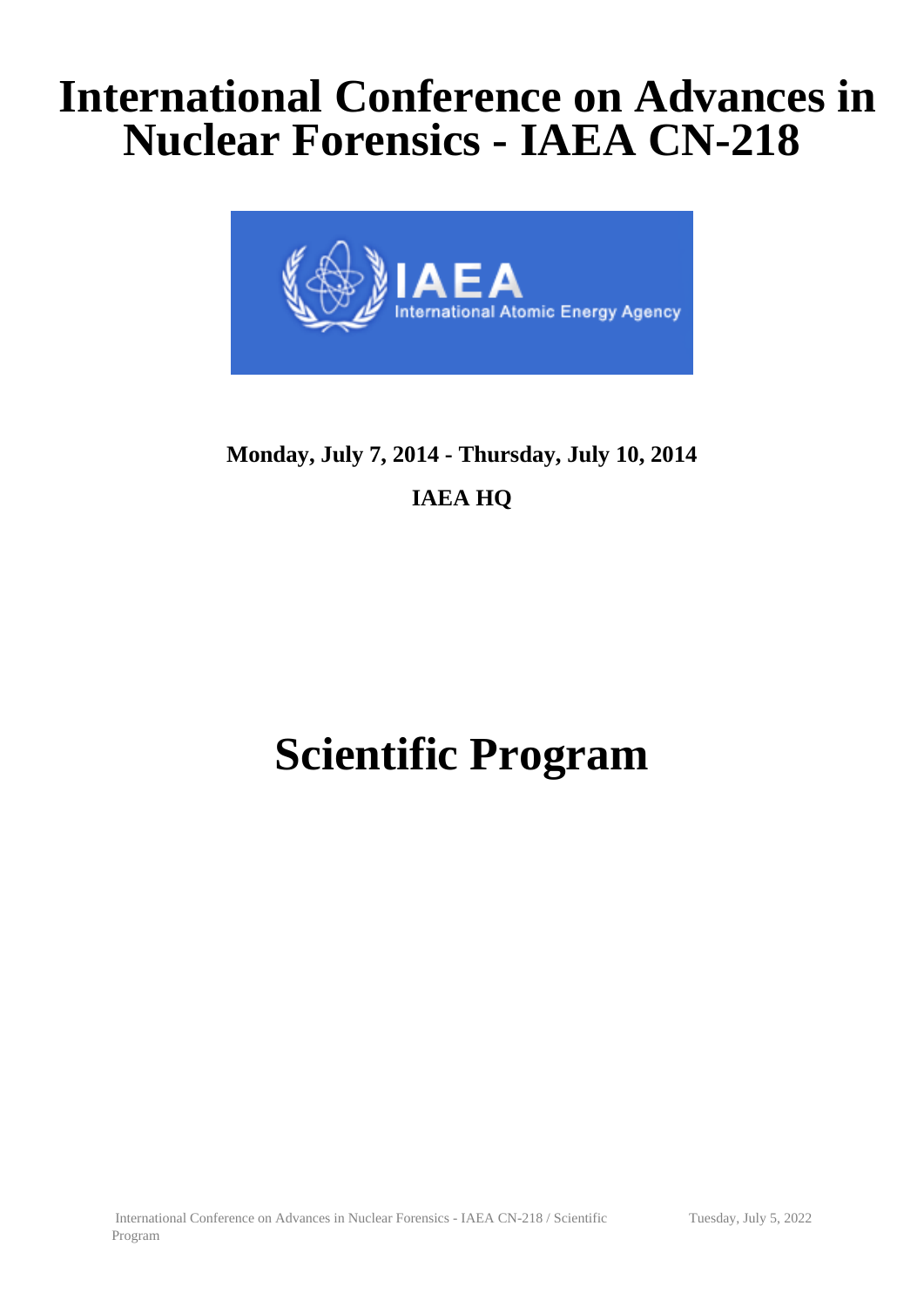#### **Nuclear Forensics within a National Nuclear Security Infrastructure**

This topic encompasses the following subjects:

1) The role of nuclear forensics.

2) Threat of nuclear and other radioactive materials out of regulatory control: nuclear smuggling, orphan sources.

- 3) The IAEA's Incident and Trafficking Database (ITDB) findings and lessons learned.
- 4) Nuclear forensics awareness and understanding.
- 5) National framework for implementing nuclear forensics capabilities.
- 6) International instruments and national legislation and regulations bearing on nuclear forensics.

#### **Implementing Nuclear Forensics in Support of Investigations**

This topic encompasses the following subjects:

- 1)Model Action Plan for Nuclear Forensics.
- 2) Organizational structure: administrative, technical and human capital.
- 3) Radiological crime scene management.
- 4) Nuclear forensics laboratory.
- 5) Interpretation and attribution.
- 6) Utilization of a national nuclear forensics library.

#### **Applications of Nuclear Forensics in Nuclear Security**

This topic encompasses the following subjects:

- 1)Examination of nuclear and other radioactive materials.
- 2) Handling of evidence contaminated with radioactive material.
- 3) Interactions with other investigating agencies.
- 4) Synergies and utilizing existing resources national experiences.

#### **Nuclear Forensics Science - An Emerging Discipline**

This topic encompasses the following subjects:

- 1) Signatures.
- 2) Methods.
- 3) Data interpretation.
- 4) The effect of radiation on forensic evidence.
- 5) Future of nuclear forensics (panel discussion capacity building).
- 6) Synergies with other scientific disciplines (e.g. geology, materials science, etc.).